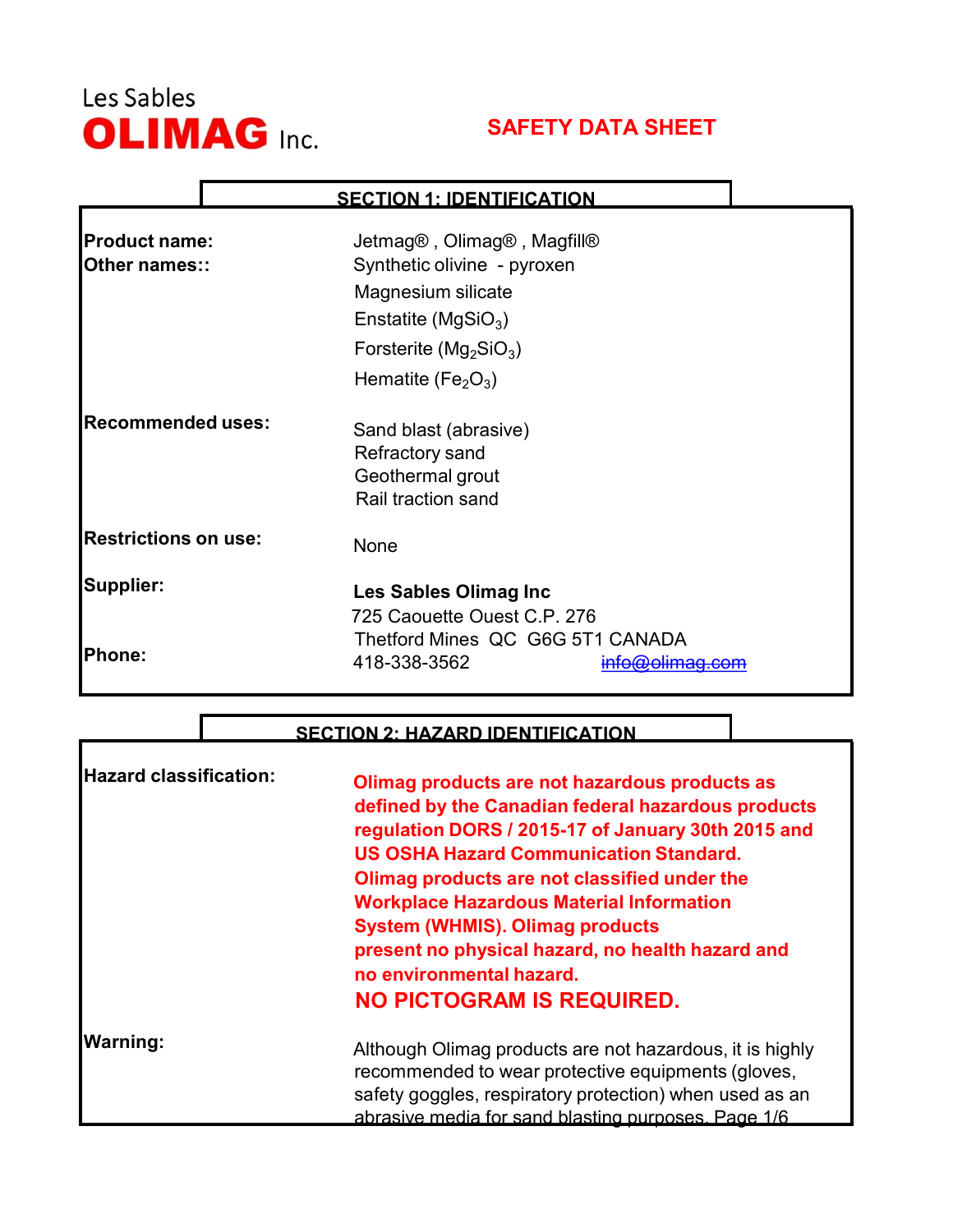Les Sables **OLIMAG Inc.** 

#### SECTION 3: COMPOSITION / INGREDIENTS

Chemical name: Magnesium silicate

|                                | <b>Chemical analysis</b> | <b>Mine</b>                      |
|--------------------------------|--------------------------|----------------------------------|
| <b>Element</b>                 | % weight                 | <b>Mineral</b>                   |
| MgO                            | $38 - 42$                | Mg <sub>2</sub> SiO <sub>3</sub> |
| $SiO2(*)$                      | $39 - 47$                | MqSiO <sub>3</sub>               |
| Fe <sub>2</sub> O <sub>3</sub> | $7 - 10$                 | MgFe <sub>2</sub> O <sub>4</sub> |
| $Al_2O_3$                      | $0,3 - 1,3$              | Fe <sub>2</sub> O <sub>3</sub>   |
| CaO                            | $0,8 - 1,0$              | Autres                           |
| <b>Autres</b>                  | 1 - 2                    |                                  |

| <b>Mineral analysis</b>          |           |
|----------------------------------|-----------|
| <b>Mineral</b>                   | % weight  |
| Mg <sub>2</sub> SiO <sub>3</sub> | $50 - 60$ |
| MgSiO <sub>3</sub>               | $25 - 30$ |
| MgFe <sub>2</sub> O <sub>4</sub> | $8 - 10$  |
| Fe <sub>2</sub> O <sub>3</sub>   | $2 - 8$   |
| Autres                           | 4 - 5     |

 $\mathbf{I}^{(*)}$  In silicate form with less than 1 % free silica. Common name: Synthetic olivine

CAS number: RN 12 44 003-26-6

Chemical name of impureties, solvents and / or additives: None

### SECTION 4: FIRST AID

| <b>First aid measures:</b>   | <b>Respiratory: none</b><br><b>Skin contact: none</b>                             |
|------------------------------|-----------------------------------------------------------------------------------|
|                              | Eye contact: Olimag products may cause irritation when                            |
|                              | in contact with the eyes. Flush the eyes with abundant                            |
|                              | running water. If irritation persist, get immediate medical<br>attention.         |
|                              | Ingestion: If large quantities are swallowed, get immediate<br>medical attention. |
| <b>Symptoms and effects:</b> | <b>None</b>                                                                       |

### SECTION 5: FIRE FIGHTING MEASURES

**Extinguishing media:** Olimag products are not flammable and not combustible. All types of extinguishing medias are compatible in case of surronding fire.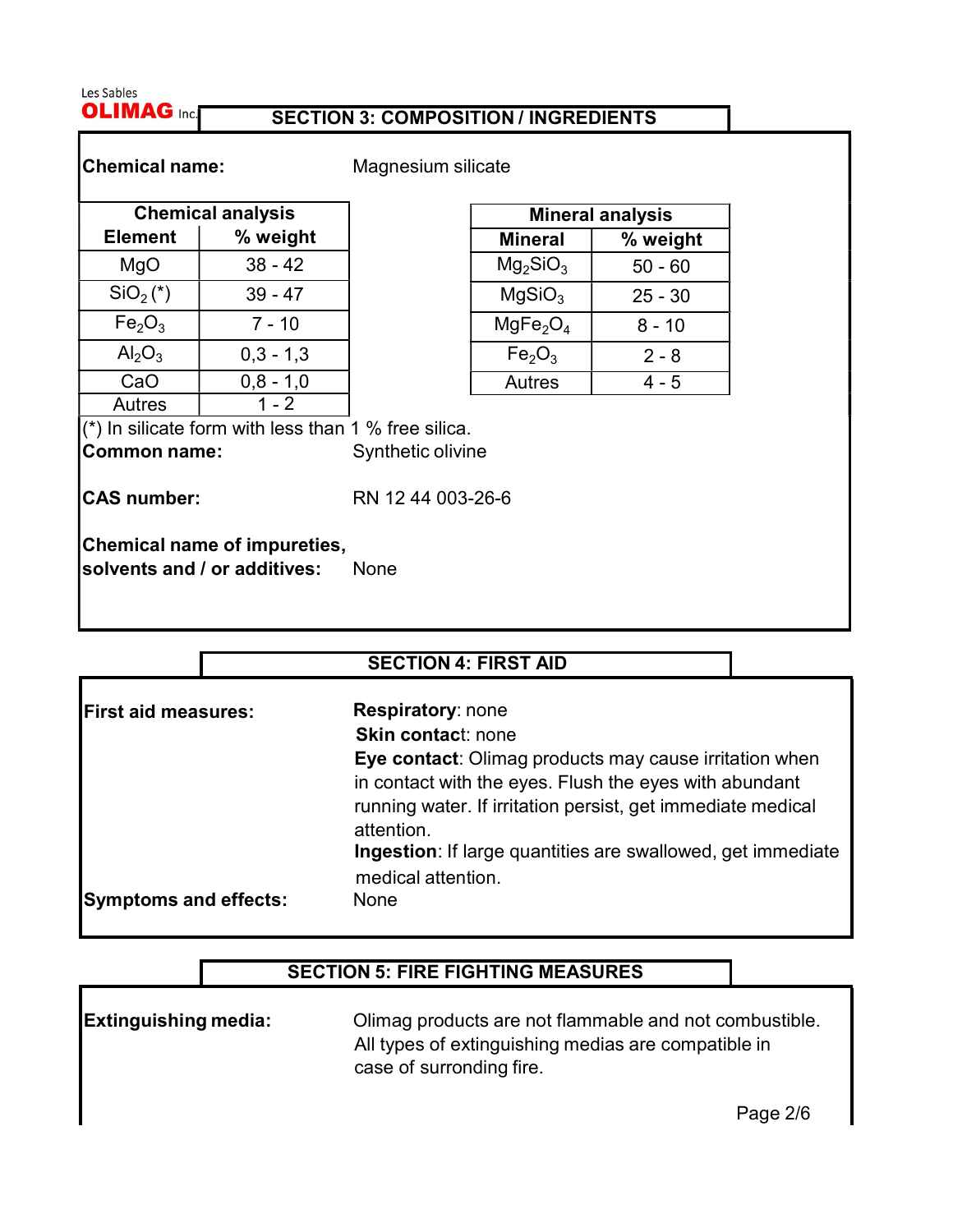

For fire-fighters: No specific protection equipment is needed for fire-fighters in action in the surronding of Olimag products.

### SECTION 6: ACCIDENTAL RELEASE MEASURES

Personal precautions: Climag products present no actual hazard in case of accidental release. No specific protection equipment is needed in case of such release.

Containment method: No containment is needed in case of accidental release.

| <b>Handling</b> |
|-----------------|
| precautions:    |

None

| <b>Conditions for safe</b> |  |
|----------------------------|--|
| storage:                   |  |

Store in a dry location.

### SECTION 8: EXPOSURE CONTROL AND PERSONAL PROTECTION

| Control parameters:          | Threshold limit values under regulation<br>$(S-2.1, r.15)$ :<br>10 mg / $m3$ total dust<br>5 mg / $m^3$ breathable dust                                                                                                                                                                                                                       |
|------------------------------|-----------------------------------------------------------------------------------------------------------------------------------------------------------------------------------------------------------------------------------------------------------------------------------------------------------------------------------------------|
| <b>Engineering controls:</b> | Appropriate ventilation and dust collecting system when<br>products are used as abrasive media for sand blasting.                                                                                                                                                                                                                             |
| <b>Personal Protection:</b>  | For use as abrasive media for sand blasting:<br>Hands protection: appropriate protective work gloves.<br>Eyes protection: appropriate safety google with side<br>protection.<br>Appropriate respiratory protection: dust and particles<br>coming from the surfaces being sand blasted may<br>represent a potential health hazard.<br>Page 3/6 |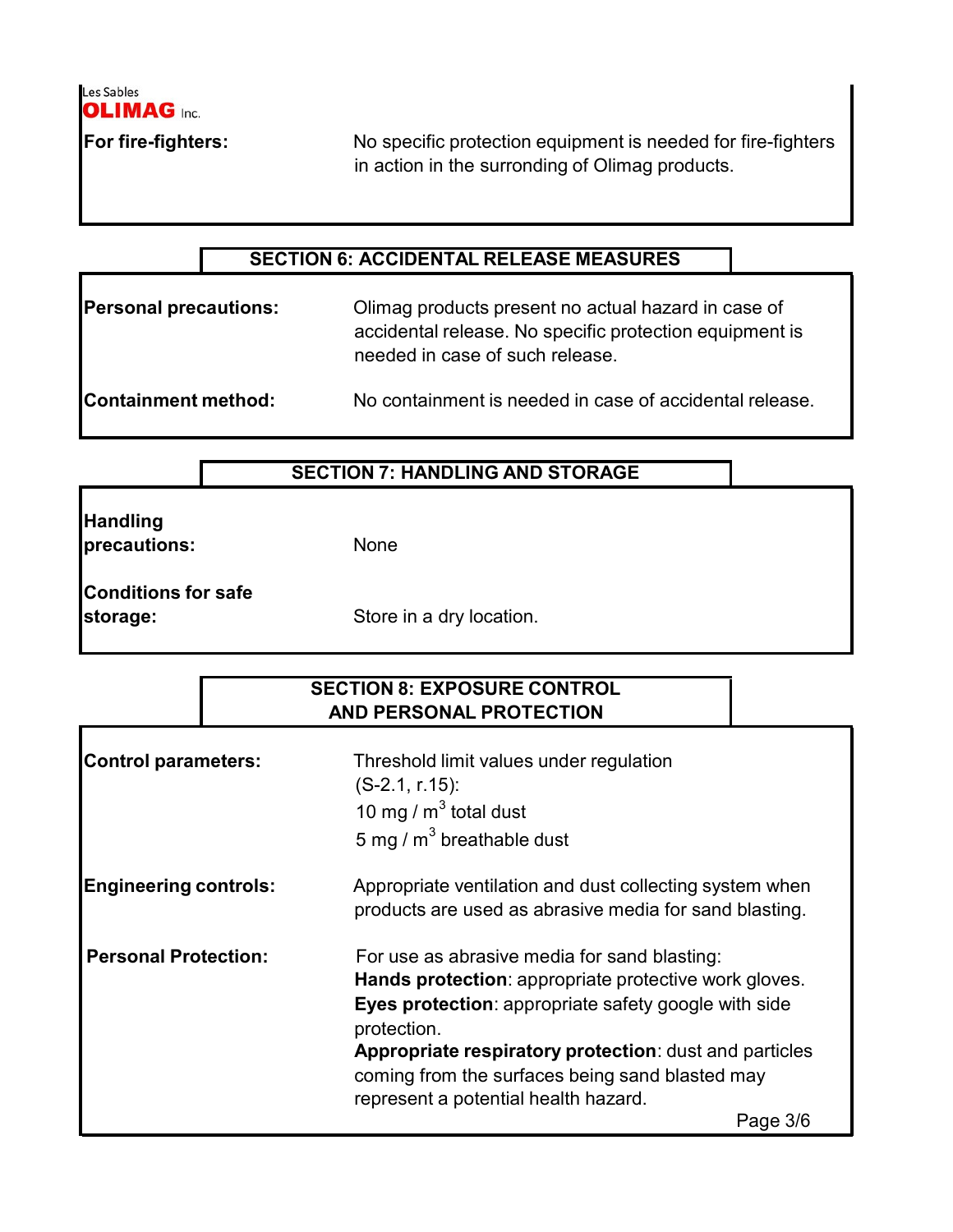

 $\mathsf{r}$ 

## SECTION 9: PHYSICAL AND CHEMICAL PROPERTIES

| Appearance:                                          | Color varies from light to dark brown. |          |
|------------------------------------------------------|----------------------------------------|----------|
| Odour:                                               | None                                   |          |
| Odour threshold:                                     | Non                                    |          |
| pH:                                                  | 8,4                                    |          |
| Melting point / freezing:                            | >1700 °C                               |          |
| <b>Boiling point:</b>                                | N/A                                    |          |
| <b>Flash point:</b>                                  | N/A                                    |          |
| <b>Evaporation rate:</b>                             | N/A                                    |          |
| <b>Flammability:</b>                                 | None                                   |          |
| Lower flammable /<br>explosive limit:                | None                                   |          |
| <b>Upper flammable /</b><br>explosive limit:         | None                                   |          |
| Vapour pressure:                                     | N/A                                    |          |
| Vapour density:                                      | N/A                                    |          |
| <b>Relative density:</b>                             | 2.8 - 2.9 g / $cm3$                    |          |
| Solubility:                                          | Insoluble in water                     |          |
| <b>Partition coefficient</b><br>n - octanol / water: | N/A                                    |          |
| <b>Auto-ignition</b><br>temperature:                 | N/A                                    |          |
| <b>Decomposition</b><br>temperature:                 | N/A                                    | Page 4/6 |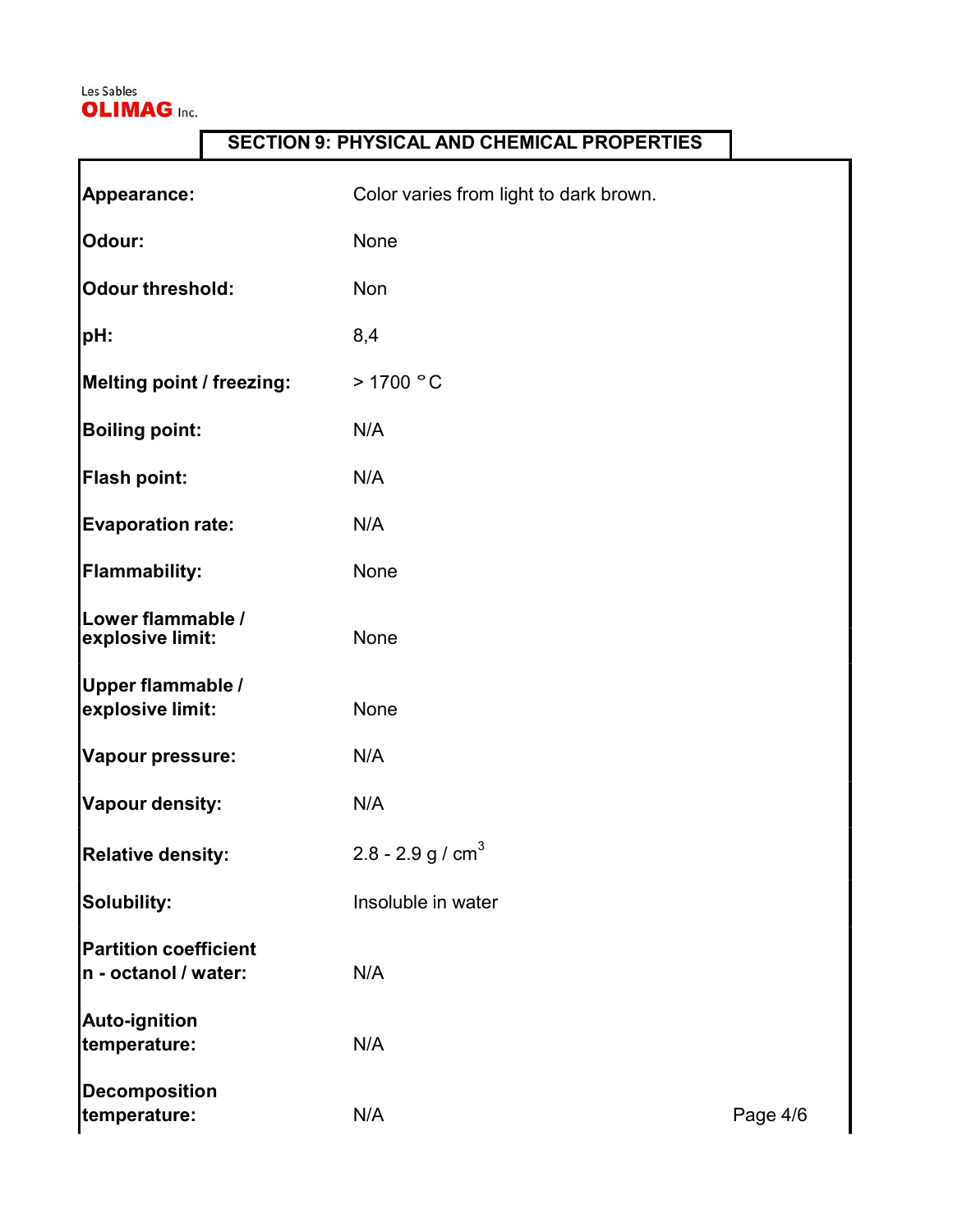|                                               | <b>SECTION 10: STABILITY AND REACTIVITY</b>                 |
|-----------------------------------------------|-------------------------------------------------------------|
| <b>Reactivity:</b>                            | Non reactive under normal conditions of storage<br>and use. |
| <b>Chemical stability:</b>                    | <b>Stable</b>                                               |
| <b>Possibility of</b><br>hazardous reactions: | None known                                                  |
| <b>Conditions to avoid:</b>                   | None known                                                  |
| Incompatible materials:                       | None known                                                  |
| <b>Hazardous decomposition</b><br>products:   | None known                                                  |

### SECTION 11: TOXICOLOGICAL INFORMATION

Description: Olimag products don't present any toxicological hazard, no short or long term effect on the respiratory, oral, skin or eyes levels.

### SECTION 12: ECOLOGICAL INFORMATION

Ecotoxicity: N/A Persistence and degradability None Bioaccumulative potential: None

Mobility in soil: N/A

Other adverse effects: None known